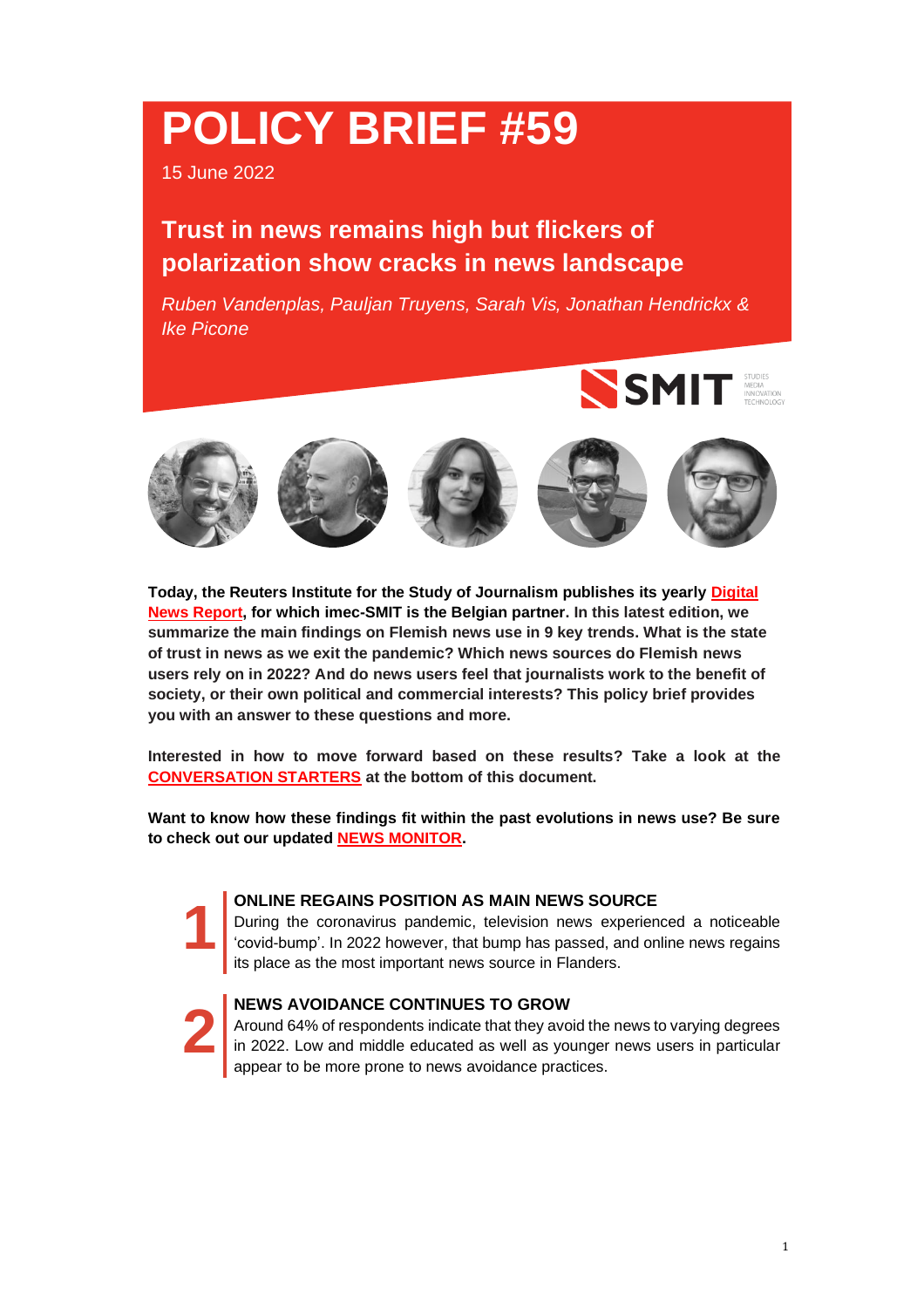# **[3](#page-3-0)**

**[4](#page-3-1)**

**[5](#page-4-0)**

#### **PERSONAL MOTIVES LEAD TO NEWS CONSUMPTION**

The most important motivations for Flemish news users to keep abreast with news are centered on the self. They stay up to date for personal relevance and usefulness, to learn new things, and out of a civic duty to be informed.

# **TRUST IN NEWS REMAINS HIGH BUT TRUST GAPS OPEN**

Trust levels in news remain higher than they were prior to the pandemic. But more low income (+12 points) and right-wing news users (+4 points) distrust the news, leading to old and new trust gaps opening in the Flemish news landscape**.**

**NEWS BRANDS ARE LARGELY TRUSTED BUT POLITICALLY POLARISED** Flemish news brands see trust levels decrease as political trust (and distrust) gaps continue to grow. While right-wing news users are more distrusting across the board, the left-wing ones exhibit a visible distrust in commercial news brands.



# **NEWS USERS FOCUS MORE ON BRANDS THAN ON JOURNALISTS**

Online, Flemish news users are most aware of the specific news brand accompanying a news item, rather than journalist or commentator that wrote or published it.

#### **EVER MORE YOUNG ADULTS ARE PAYING FOR ONLINE NEWS**

Paying for online news does not show a relapse like in several other countries. Young adults are the driving force behind the increasing willingness to pay for online news.



**[7](#page-6-0)**

#### **A CRITICAL STANCE TOWARDS NEWS MEDIA'S INTERESTS**

Sizeable minorities of the Flemish respondents, notably and most worryingly younger ones, appear to believe that news organisations put commercial interests and/or their own political views ahead of what is best for society.



#### **MOST FIND NEWS MEDIA POLITICALLY CLOSE TOGETHER**

Most Flemish news users hold the view that the main news organisations in Flanders are quite or very close to each other in terms of political background and ideology.

# <span id="page-1-0"></span>**1. ONLINE REGAINS POSITION AS MAIN NEWS SOURCE**

Online and television news have been grappling with one another for the top spot as **main news source** over the past years. In 2022, **online news has regained its position** as most important news source. Radio and print in particular declined steadily since 2017, but seem to have bottomed out in recent years as both feature as the main source of news for only a small minority of Flemish respondents.

Looking at the different age groups, it is noticeable that the strongest decline of television as main source is among the **younger generations**. While television news might have functioned as an important anchor point to keep abreast of coronavirus news during lockdown, on par with older news users, younger generations have returned to online news (including social media) as their most important source. **Similar shifts** can be traced among respondents with a low income and/or education.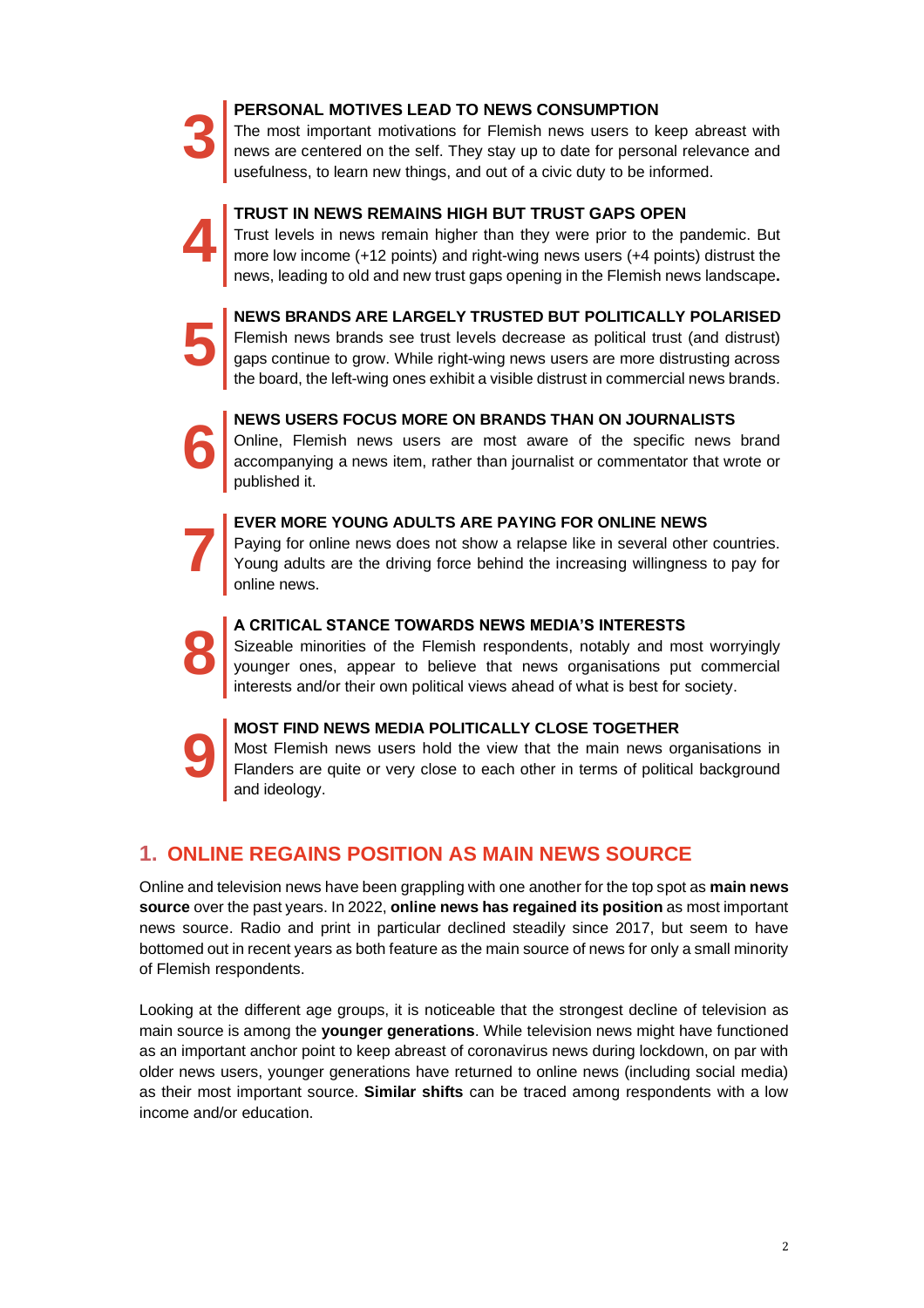

**You said you've used these sources of news in the last week, which would you say is your MAIN source of news?**

## <span id="page-2-0"></span>**2. NEWS AVOIDANCE CONTINUES TO GROW**

News avoidance remains a timely subject in news consumption. In 2017, 48% of Flemish news users indicated avoiding the news sometimes, occasionally or often. By 2022, **64% of Flemish news users indicate they avoid the news** to varying degrees. Low and middle educated, as well as younger age groups, appear to be more likely to avoid news than others.

Despite an increase in news avoidance, research has argued that **occasional news avoidance** might fit within a healthy news routine and functions as a **coping mechanism** when news users feel overwhelmed or strained mentally. Indeed, for occasional news avoiders, the **negativity of news** as well as an **overload of coverage** on politics and COVID-19 feature as the main motivations for their avoidance practices. However, a different story unfolds for **frequent news avoiders**. For these news users, a **lack of trust in the news** features as the third most important factor in their avoidance of news, hinting at a deeper, structural problem that causes these news users to turn away from the news.



**Why do you find yourself actively trying to avoid the news?**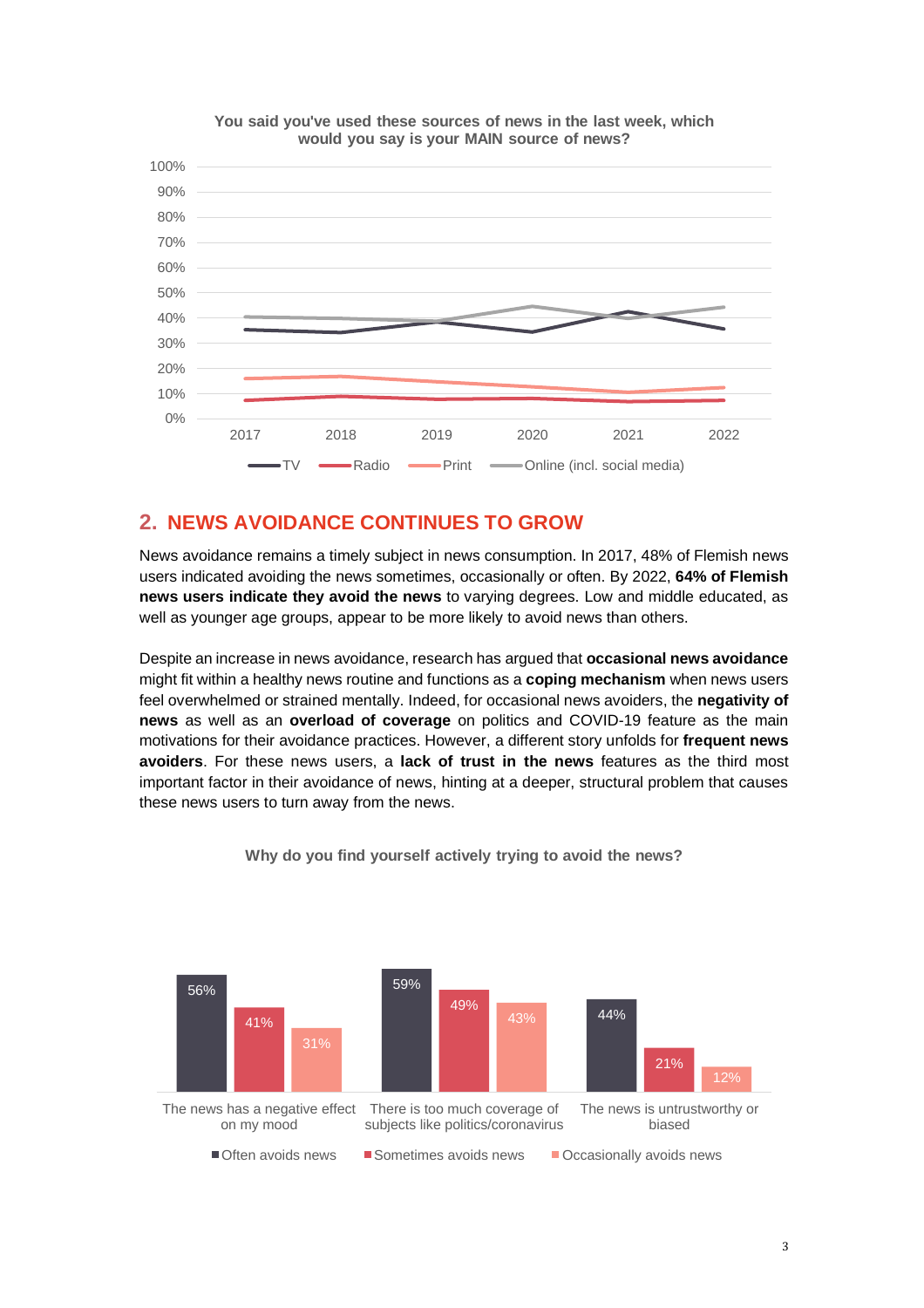### <span id="page-3-0"></span>**3. PERSONAL MOTIVES LEAD TO NEWS CONSUMPTION**

When it comes to their main motivations to consult the news, Flemish respondents are mainly looking for news that has **personal relevance and purpose** (47%). The news should therefore be relevant and/or related to the daily life of the news user. Obtaining information that makes them **learn something new** or **provides background information** on current affairs and societal issues is an important reason for approximately one third of the Flemish respondents and comes in second place.

However, **the social aspect of news** features prominently as well, as respondents that consulting the news is also aimed at having **something to talk about or share** with family, friends, and colleagues. Lastly, a fair share of Flemish respondents (29%) considers it their **civic duty to be informed**, highlighting how news consumption functions as a person's window to the world that allows them to stay informed on their immediate and broader living environment.

> **Which, if any, are the most important reasons for you, personally, to keep up with the news?**



#### <span id="page-3-1"></span>**4. TRUST IN NEWS REMAINS HIGH BUT TRUST GAPS OPEN**

After a marked increase during the pandemic, the **number of news users that indicate they trust the news in general declines slightly** in 2022 to 57% (-4 points). Still, trust levels remain higher than they were before the pandemic. Trust levels in Flanders are on par with those in The Netherlands (56%), Norway (56%) and Denmark (58%), while those in Wallonia are closer to Poland (42%) and Austria (41%), and remarkably higher than France (29%).

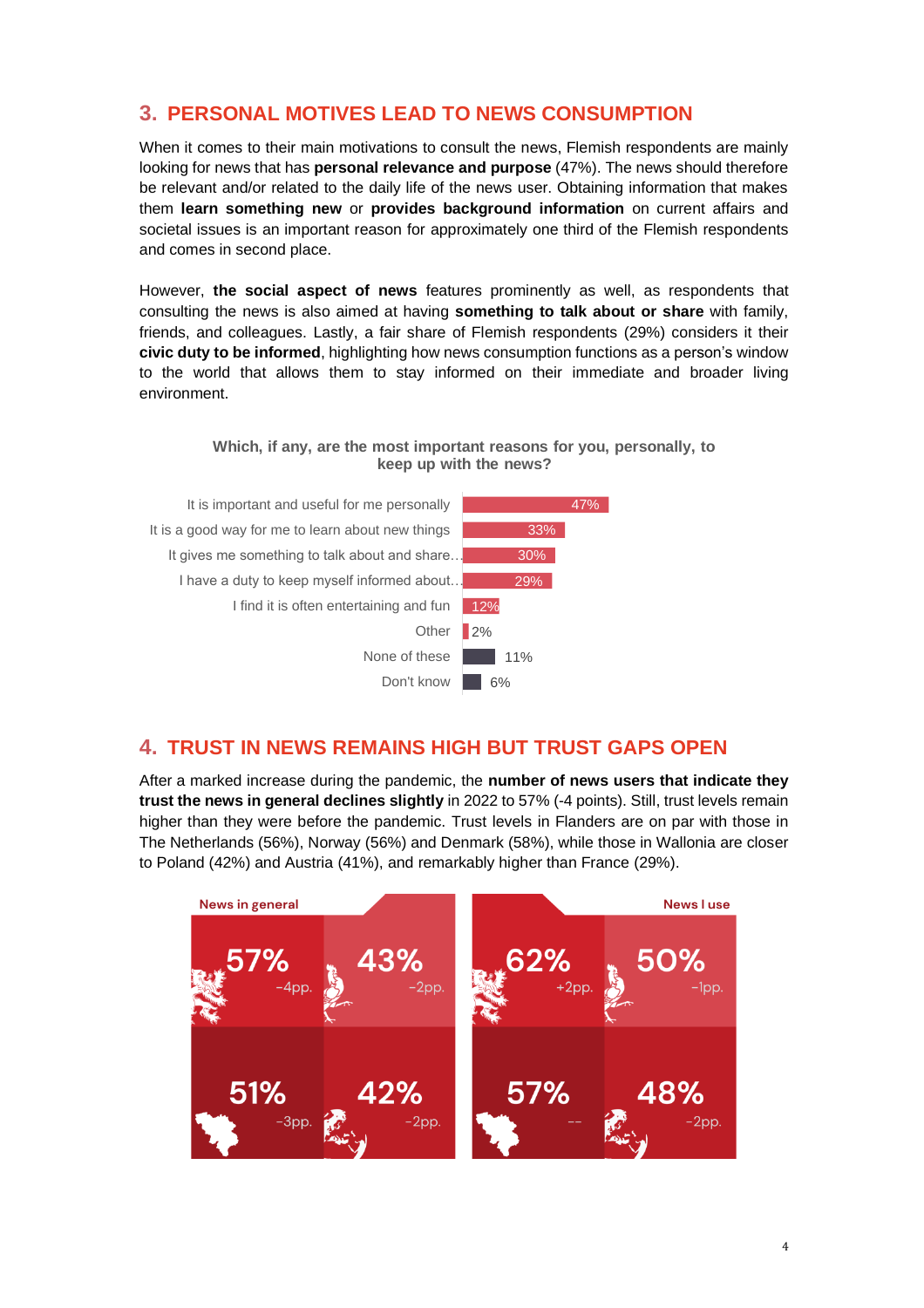Time will tell if the pandemic meant a rallying cry for trust in news, or if this year's results mark the continuation of the steady decline in trust in news that preceded the global health crisis.

Still, **trust levels in the news that respondents use themselves remain high**, creeping up to 62% of Flemish respondents (+2 points). The broad trust that the Flemish news landscape was afforded during the pandemic might be dissipating as distrusting news users are increasingly folding back unto a more limited range of news sources and [news repertoires are becoming less](http://www.nieuwsgebruik.be/opinie-analyse/analyse-2022-nieuwsrepertoire)  [diversified.](http://www.nieuwsgebruik.be/opinie-analyse/analyse-2022-nieuwsrepertoire)

Lastly, the dip in trust levels occasionally appears to go hand in hand with an increase in distrust. Especially among lower income (+12 points) and to a lesser extent among self-identified rightwing news users (+4 points), distrust levels have risen in 2022. As a result, **the Flemish news landscape is becoming increasingly marked by several trust (and distrust) gaps**. What's more, the new income-based distrust gap might reflect a broader decline in trust in institutions among lower income groups that struggle with the rising cost of living and energy prices in Belgium since mid-2021.



## <span id="page-4-0"></span>**5. NEWS BRANDS ARE LARGELY TRUSTED BUT POLITICALLY POLARISED**

Just as we noted that general trust levels have started to dip again, we note a decline in the percentage of news users that indicate their trust in Flemish news brands in 2022. As a result, **trust levels for Flemish news brands** appear to have **returned to the level they had attained before the coronavirus pandemic**. However, **trust gaps between news users with a leftand right-wing political orientation continue to grow.** While trust in news among left-wing news users returns to a pre-pandemic state, trust in news brands among right-wing users continued to decline throughout previous years.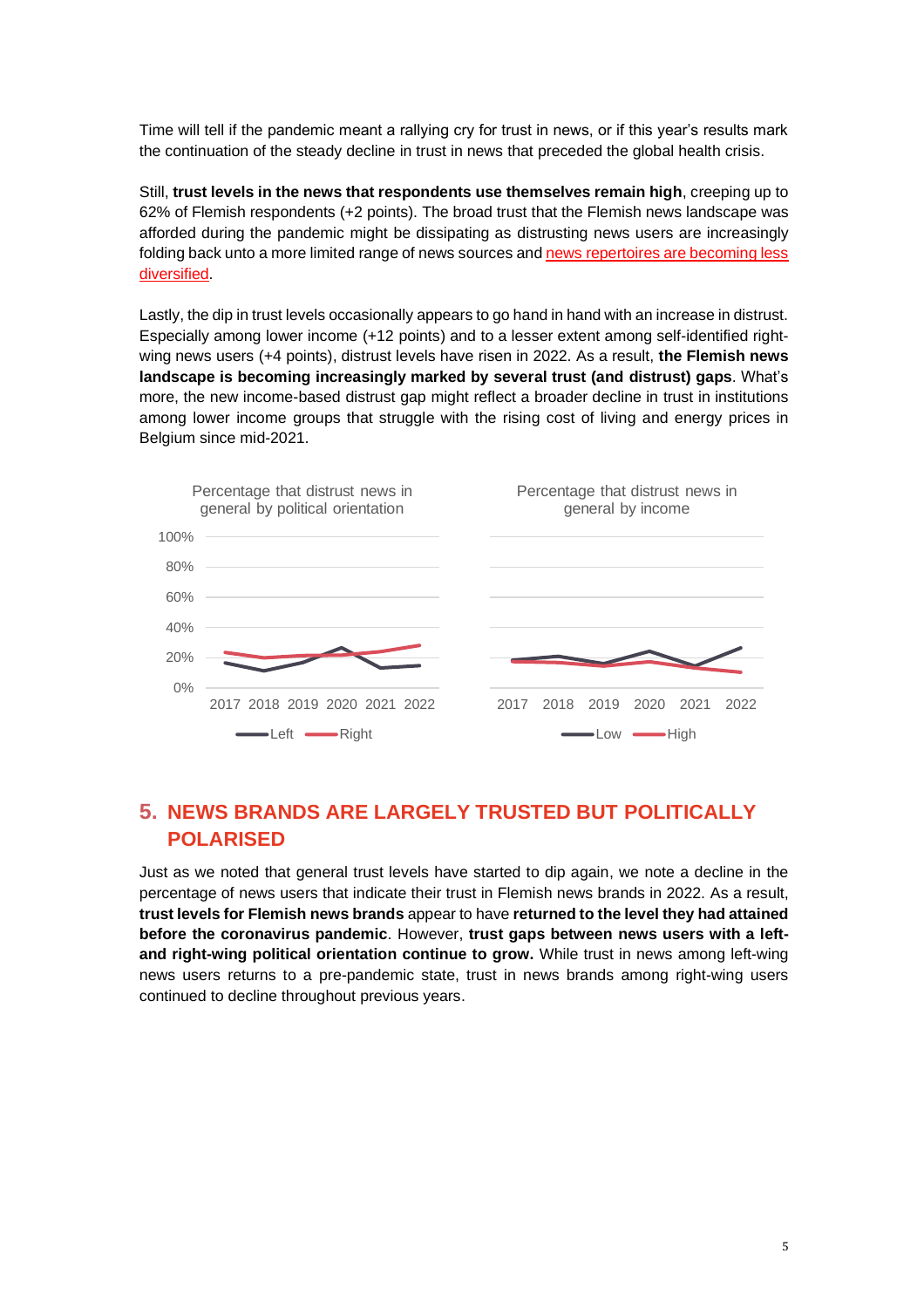

#### Percentage of users that trust brand

Percentage of users that distrust brands by political orientation

Additionally, a more pronounced distrust in Flemish news brands has taken root. [The number](https://www.nieuwsgebruik.be/monitor/welke-nieuwsmerken-wantrouwen-vlamingen-het-meest) of news users with a distrust in Flemish news [brands has increased in 2022, in particular among](https://www.nieuwsgebruik.be/monitor/welke-nieuwsmerken-wantrouwen-vlamingen-het-meest)  ['right-wing'](https://www.nieuwsgebruik.be/monitor/welke-nieuwsmerken-wantrouwen-vlamingen-het-meest) news users. Certain news brands are polarising between left-wing and right-wing oriented news users in terms of trust. This is most clear in the comparison of the two most commonly used online news brands in Flanders: Het Laatste Nieuws and VRT NWS. While we find that the level of distrust is more or less the same amongt left- and right-wing users for Het Laatste Nieuws, we find a significant (dis-)trust gap among left- and right-wing news users for public broadcaster VRT Nieuws. As a result, while VRT NWS is the most trusted news brand in Flanders, it is also one of the most polarising in terms of distrust. More concretely: 19% of Flemish respondents that self-identify as right-wing distrust VRT, compared to only 4% of leftwing respondents.

#### <span id="page-5-0"></span>**6. NEWS USERS FOCUS MORE ON BRANDS THAN JOURNALISTS**

When looking for news online, news users may pay less attention to the **source of a news item**. Our data show that a little over a third of the Flemish respondents **do not know what they pay most attention to** (35%). We do note, however, that when the Flemish respondents consume online news, they mainly focus on the **specific news brands** above the news items (45%). Indicating that the Flemish media landscape consists of recognizable and possibly strong news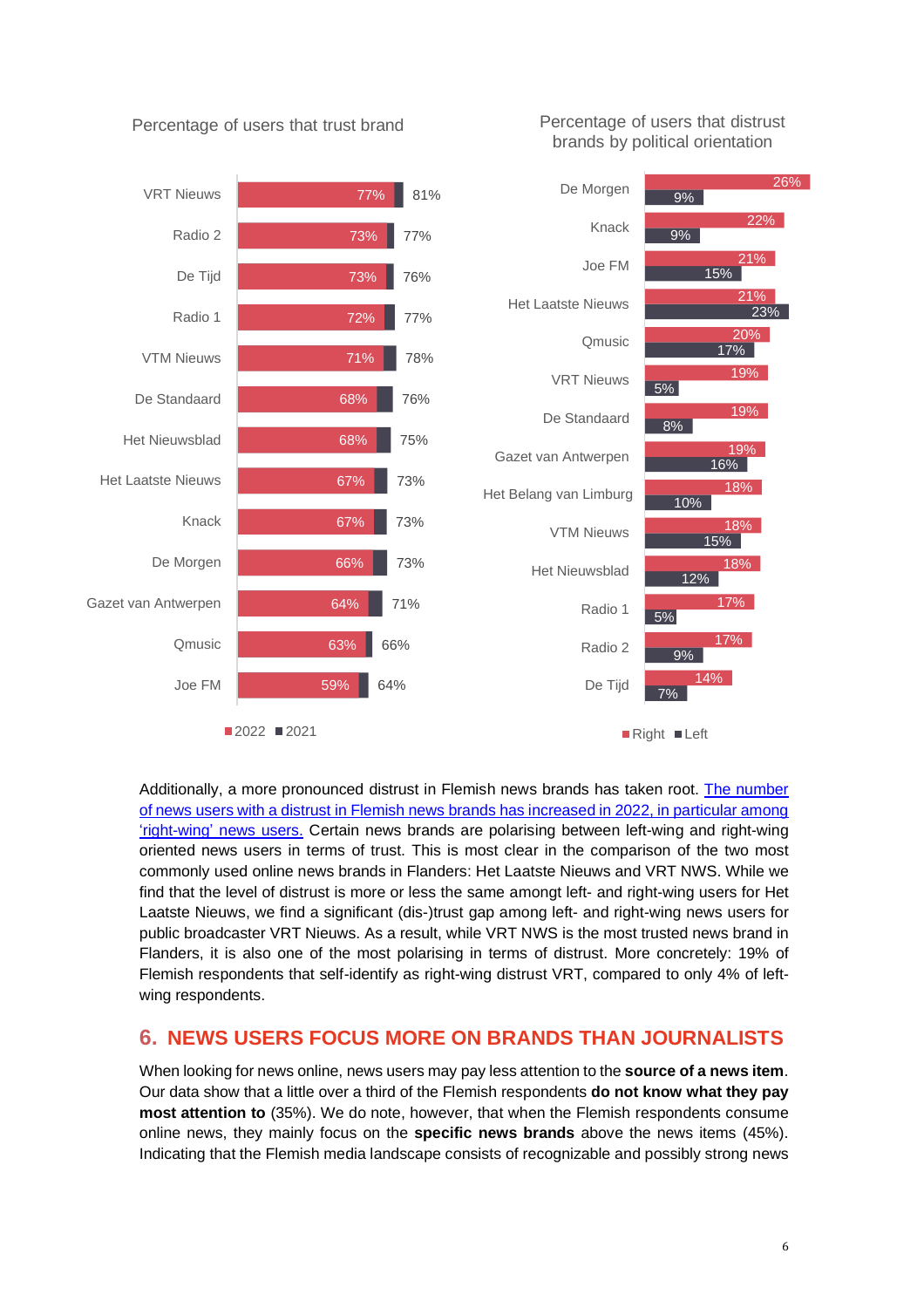brands. By contrast, only 9% of the Flemish respondents pays attention to the **journalist or commentator** that wrote or presents the news item.



**When looking for news online, which of the following do you tend to pay most attention to?** 

The figures of **Wallonia** show a strikingly different story. When consuming news, the Frenchspeaking news users pay more attention to specific journalists (26%) than to specific news brands (25%). A possible explanation are the **rather large differences in media culture** between the North and South of our country, where we see more journalists attaining star status.

#### <span id="page-6-0"></span>**7. EVER MORE YOUNG ADULTS PAY FOR ONLINE NEWS**

The COVID-19 pandemic was accompanied by a peak in paying news use. What's more, the latest data cautiously suggests that the covid-bump in payment for news in Flanders might outlast the pandemic, contrary to the generall trend in the worldwide survey of overall growth levelling off. **18%** (+2 points) **of the Flemish respondents paid for online news in the last year**. At a time where news organisations struggle to attract younger audiences, it is encouraging to see that in Flanders especially the **younger generation is the driving force behind paying for online news**.



**Percentage of users that paid for online news content, or accessed a paid for online news service in the last year**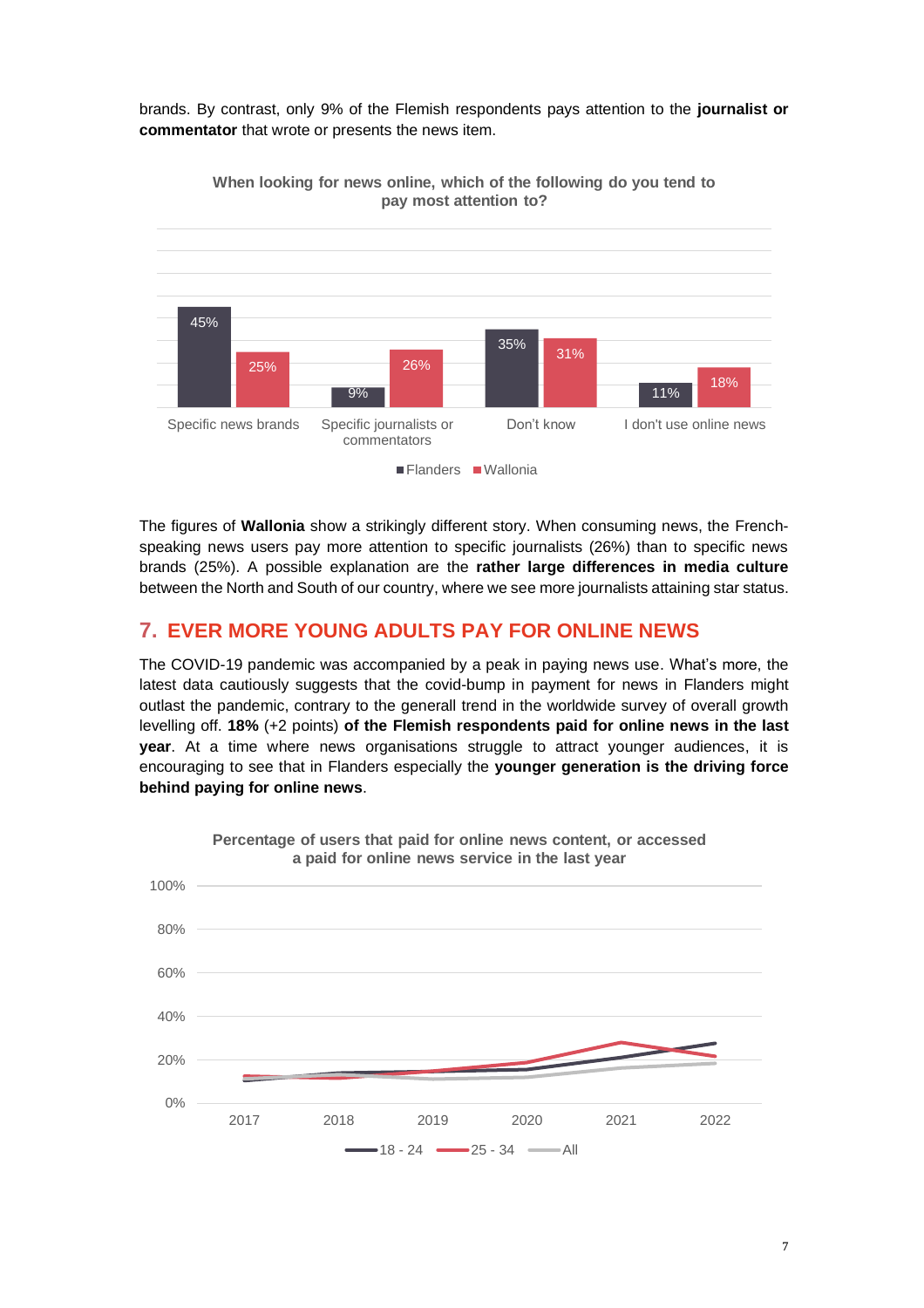Within the **18-24 age group, 28% (up from 21% in 2021) of respondents indicate that they paid for online news** in the last year, which translates to the highest percentage of paying news users of all age groups. In 2017, only 10% of them paid for online news. Yet, caution is due. We do see **a clear drop from 28% to 22% of 25-34-year-olds who say they paid for online news** in the past year. And in the older age categories, growth is stagnating, which may be because these groups make even greater use of - and appreciate - offline news sources.

# <span id="page-7-0"></span>**8. A CRITICAL STANCE TOWARDS NEWS MEDIA'S INTERESTS**

That a majority of Flemish news users trusts news in general does not mean that they trust all news, all of the time. In general, an equal number of Flemish respondents are more critical and are more confident of news media putting what is best for society ahead of their commercial or political interests. **Close to a third state that all or most news organizations put their own commercial or political interests ahead of what is best for society** and close to a third states the opposite.

Perhaps unsurprisingly, a critical attitude towards news organsiations strongly aligns with whether news users either trust or distrust the news. When we take a closer look at these attitudes, we find that among those who trust the news in general, 37% believe that journalists put society first. Meanwhile, **among news users who distrust the news** in general, **half of them believes that journalists serve their own commercial and political interests above all else**.

These results also show that even among those who trust news in general, opinions are hardly uniform when it comes to the question whether news organisations put society ahead of their own interests.



A similar pattern can be found among news users with differing political orientations. Just as right-wing news users have exhibited a steady increase in distrust in the news, these news users also hold a more cynical stance with regards to the aims of news organizations. **About 40% of right-wing news users indicate that news organizations put commercial and political interests ahead of society**. This is in stark contrast with left-wing news users, where only 25% hold a similar (cynical) position.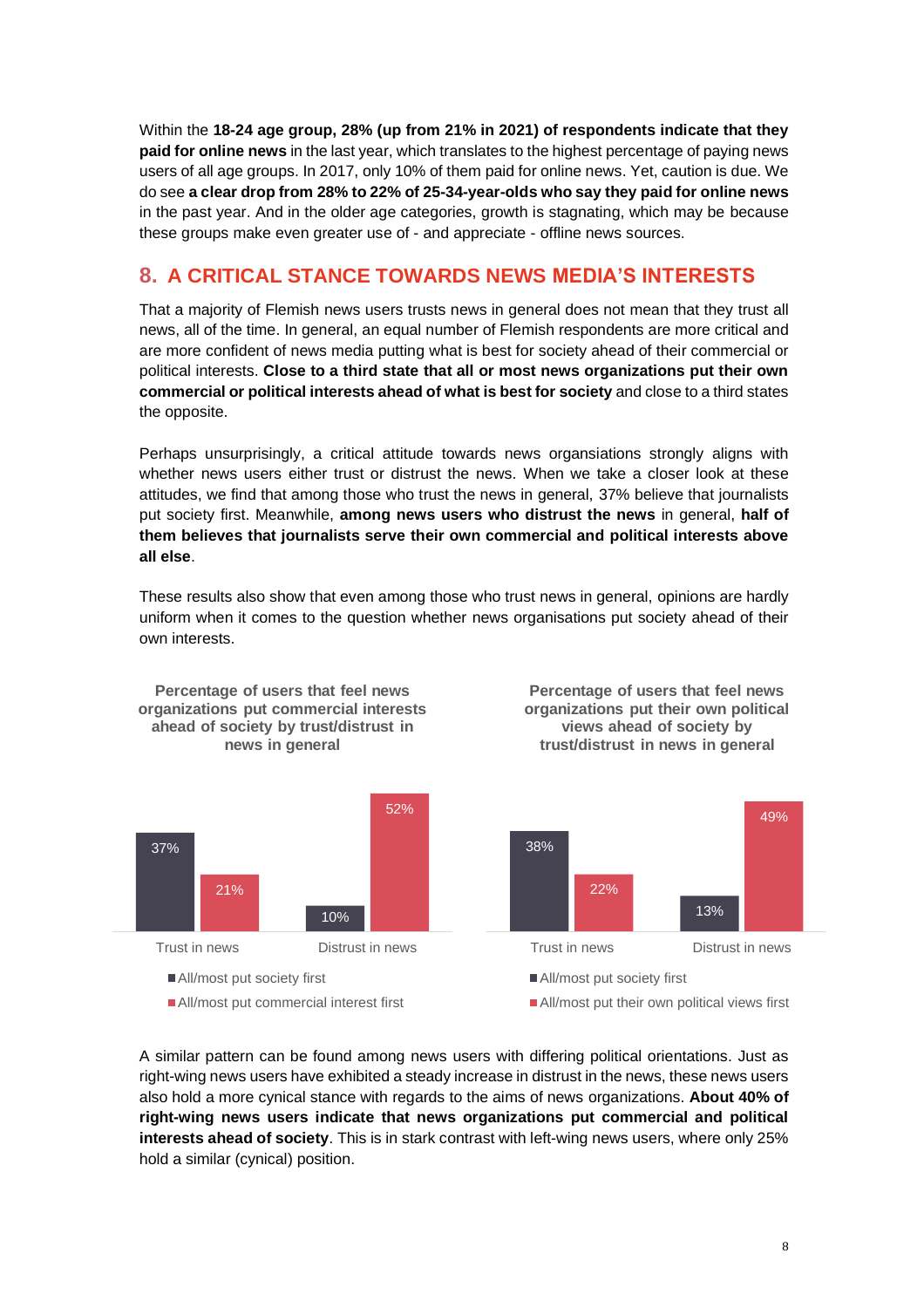#### <span id="page-8-1"></span>**9. MOST FIND NEWS MEDIA POLITICALLY CLOSE TOGETHER**

Most Flemish respondents (55%) believe that news organisations are politically close together rather than far apart (26%). However, while **a clear majority of Flemish news respondents does not consider the news landscape to be polarized** in general, certain news sectors seem more politically differentiated. News users that mainly rely on print news sources experience more polarization in the news landscape than others, potentially pointing to the legacy of a newspaper market that used to be heavily pillarised until far into the 20<sup>th</sup> century.



**Experienced polarisation of the news landscape by main source of news**

Despite news users not necessarily experiencing the news landscape as polarized, **some news brands are more commonly consulted by one side of the political spectrum**. The online platform of public broadcaster VRT NWS is more commonly consulted by left-wing news users (52%) than right-wing news users (35%) whereas the website of commercial news brand HLN, as well as commercial broadcaster VTM is more commonly consulted by right wing news users (HLN.be: 55%; VTM: 50%) than left-wing news users (HLN.be: 35%; VTM: 31%). As a result, the Flemish news landscape nevertheless appears to be marked by political trust- and usegaps. This was briefly touched upon in **[Key Trend 5](#page-4-0)**, which highlights how right-wing users are more distrusting of news brands across the board, whereas left-wing news users are more distrusting of commercial news brands.

# <span id="page-8-0"></span>**10. CONVERSATION STARTERS**

Now that we have updated you on the most important trends in news use of the past year, we present **3 conclusions** to spark the discussion. **Want to continue the conversation?** Be sure to visit *[Nieuwsgebruik.be](http://www.nieuwsgebruik.be/)* for more data and findings on news use in Flanders.



#### **POINT TAKEN FROM THE PANDEMIC: OLD MEDIA NEVER DIE**

Having seen television's rise and fall during the pandemic illustrates an old lesson in media studies: media do not disappear if they stick to what they do best. And in certain circumstances, including a global health crisis, one medium's affordances, such as the television's ability to reach wide audiences simultaneously with editorially vetted, audiovisual news, can become relevant for a larger part of the audience once more.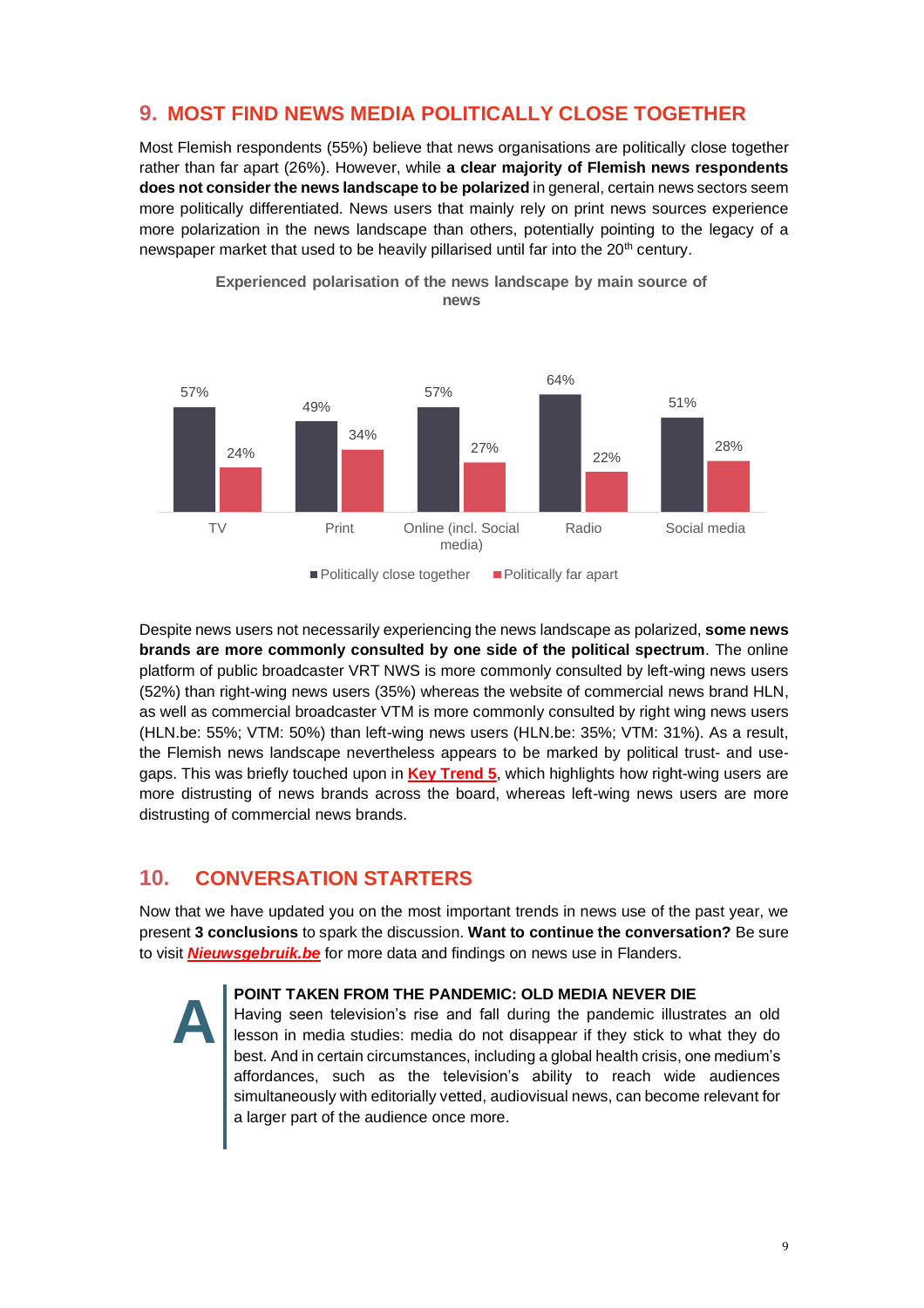Not only in certain circumstances, but also for certain (groups of) news users, some media will remain more relevant than others. Clearly, as online news reclaims its spot as main source of news for most people in Flanders, the availability of news at your fingertips  $-$  literally  $-$  at all times, is something that works well for lots of people. News media are increasingly good at convincing news users, mostly the young, that it is worth paying for a combination of this conveniency and editorially curated and validated news.

At the same time, advertisers are exhibiting a renewed appreciation for live television and/or streaming audiences. So, while digital news has reclaimed its throne, Flanders still features a firmly rooted cross-media news market, with room for multimedia companies working across different outlets to build scale, as well as companies that focus on a more niche and local offering.

**B**

**C**

#### **WHEN AMERICA SNEEZES, EUROPE CATCHES A COLD**

While Flanders can still count on high trust levels in news and news brands, other countries offer a bleak outlook. The US news landscape is strongly polarized and features the lowest trust score across the countries covered in the DNR survey (at 26% of news users); France (29%) and the UK (34%) are not far off. And, despite remaining at a relatively high trust score (56%), The Netherlands has seen a dip in trust amid the turmoil of increased violence against journalists, and the emergence of two new broadcasters, one of which seeks to cater specifically to right-wing news users.

While, the Flemish news landscape is nowhere near as fractured as the US market, we do find that gaps in news use and attitudes are growing, indicating that Flanders might not be exempt from some of the same polarizing influences that cripple other markets. We see distrusting news users folding back onto a less diverse range of news sources. Trust (and distrust) gaps are opening up across income levels and political orientations. As distrust among right-wing news users continues to grow, a disproportionate number of right-wing news users finds that news media all too often serve their own political goals instead of society. Meanwhile, more young news users expect news media to take a stance, for example when it comes to measures against climate change (which we explore in a [separate analysis](http://www.nieuwsgebruik.be/opinie-analyse/analyse-2022-klimaatverandering) on our website). And in this group, news avoidance is increasing, with a group of news users structurally disconnecting. All this leaves news media and journalists in Flanders with a lot to think about. The silver lining is that we can look to America's illness as a cautionary tale, and pre-emptively take the necessary vitamins. However, what those vitamins consist of is a crucial question that we should urgently explore.

#### **THE RESPONSIBILITY OF STRONG NEWS BRANDS**

The Flemish news landscape still consists of strong, recognisable and largely trusted news brands. The fact that Flemish news users pay attention to brands rather than journalists or contributors shows that strong brands still matter. On the other hand, more than a third of Flemish respondents does not know whether they pay attention to brands or journalists, which points to how difficult it can be for some to make note of an item's source when consulting news online.

The amount of time spent with news is likely to further decrease under the pressure of the many services competing for our attention. News brands can still act as a beacon guiding news users as they surf the digital news waves, but also